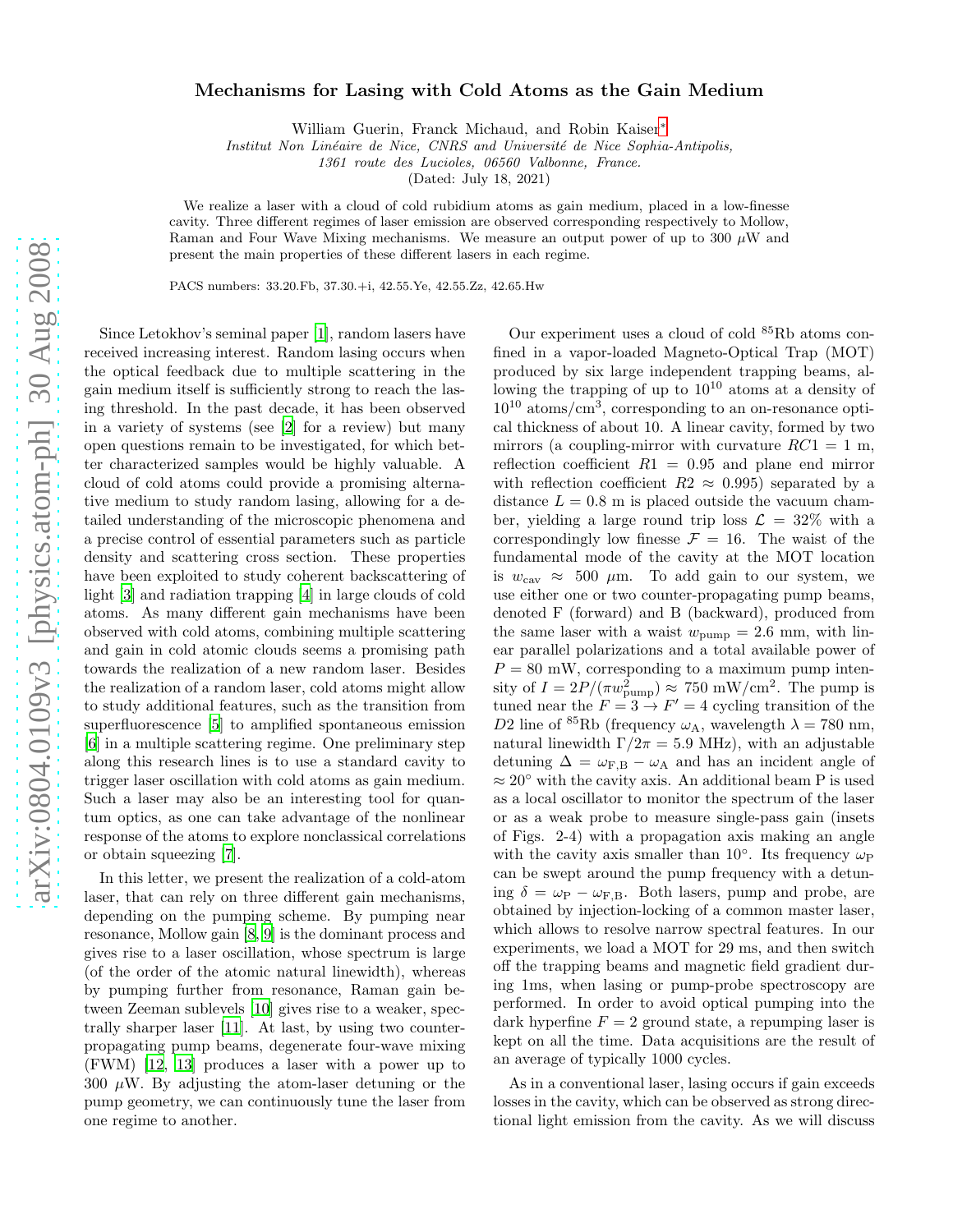<span id="page-1-0"></span>TABLE I: Different regimes of cold-atom laser versus pump detuning. The polarization of the lasers are either parallel  $(\parallel)$ or orthogonal  $(\perp)$  to the polarization of the pump beams.

| Pump beam $(s)$ | $\Delta < -41$  | $-4\Gamma < \Delta < +4\Gamma$ | $\Delta > +41$ |
|-----------------|-----------------|--------------------------------|----------------|
|                 | Raman $(\perp)$ | Mollow $(\ )$                  | Raman $(\perp$ |
| $F + B$         | $FWM$ ( $\perp$ | Mollow $(  )$                  | $FWM$ ( $  $ ) |

in detail below, we are able to produce lasing with cold atoms as gain medium using three different gain mechanisms: Mollow gain, Raman gain and Four Wave Mixing (FWM). We can control the different mechanisms by the pump geometry and the pump detuning  $\Delta$  (see Table [I\)](#page-1-0). Mollow and Raman gain mechanisms only require a single pump beam (F), whereas FWM only occurs when both pump beams F and B are present and carefully aligned. With a single pump beam, we find Mollow gain to be dominating close to the atomic resonance, whereas Raman gain is more important for detunings larger than  $|\Delta| \approx 4\Gamma$ . Furthermore, the different gain mechanisms lead to distinct polarizations. Mollow gain generates a lasing mode with a polarization parallel to the pump polarization, because the Mollow amplification is maximum for a field aligned with the driven atomic dipole [\[8](#page-3-8)]. On the contrary, different polarizations between the pumping and the amplified waves are necessary to induce a Raman transition between two Zeeman substates: the polarization of the Raman laser is thus orthogonal to the pump polarization. Lastly, the FWM laser has a more complex polarization behaviour, as it is orthogonal for red-, and parallel for blue-detuned pumps. We have checked that for any pump detuning or probe power, the weakprobe FWM reflectivity is stronger for orthogonal probe polarization, as expected from previous experiments and models [\[14\]](#page-3-14). We speculate that pump-induced mechanical effects [\[15\]](#page-3-15) or more complex collective coupling between the atoms and the cavity [\[16](#page-3-16)] might be the origin of this polarization behavior.

In Fig. [1](#page-1-1) we show spatial (transverse) patterns of these lasers, observed by imaging the beam onto a CCD camera. Without any spatial filtering in the cavity, the different lasers (Mollow, Raman and FWM) yield distinct transverse patterns. In Fig.  $1(b)$  [Fig.  $1(c)$ ] we show the transverse pattern obtained with a Mollow (Raman) laser. We note that the Mollow laser typically produces transverse patterns with radial symmetries well described by Laguerre-Gauss modes, whereas the modes of the Raman laser are rather Hermite-Gauss modes. The origin of such radial or Cartesian symmetry may arise from the different polarization of those two lasers: the radial symmetry is preserved for the Mollow laser polarization and is broken for the Raman laser one, probably due to slightly different losses in the cavity. Fig. [1\(](#page-1-1)d) shows the transverse pattern of the FWM laser. As phase conjugation mechanisms are at work in such a laser, any transverse



<span id="page-1-1"></span>FIG. 1: Transverse modes of cold-atom lasers. (a) Gaussian  $TEM_{00}$  mode, obtained by inserting a small diaphragm in the cavity. Typical modes of (b) the Mollow laser, (c) the Raman laser, and (d) the four-wave mixing laser.

mode can easily cross the lasing threshold and complex lasing patterns are produced [\[17\]](#page-3-17).

We now turn to a more detailed description of the gain mechanisms of the different lasers. The quantitative understanding of their behavior needs to take into account effects such as pump geometry and parameters (intensity, detuning), gain spectra, gain saturation and mechanical effects induced by the pump beam(s).

Let us first discuss the Mollow laser. Amplification of a weak probe beam can happen when a two-level atom is excited by one strong pump beam [\[8,](#page-3-8) [9](#page-3-9)]. The corresponding single-pass gain is  $g_M = \exp[-b_0 f_M(\Omega, \Delta, \delta)]$ , where  $b_0$  is the on-resonance optical thickness (without pump) of the cold-atom cloud. The expression of  $f_{\text{M}}(\Omega, \Delta, \delta)$ can be obtained from Optical Bloch Equations [\[8\]](#page-3-8):

<span id="page-1-2"></span>
$$
f_{\mathcal{M}}(\Omega, \Delta, \delta) = \frac{\Gamma}{2} \frac{|z|^2}{|z|^2 + \Omega^2/2} \times
$$
  
Re  $\left[ \frac{(\Gamma + i\delta)(z + i\delta) - i\Omega^2 \delta/(2z)}{(\Gamma + i\delta)(z + i\delta)(z^* + i\delta) + \Omega^2(\Gamma/2 + i\delta)} \right],$  (1)

where  $z = \Gamma/2 - i\Delta$  and  $\Omega$  is the Rabi frequency of the atom-pump coupling, related to the pump intensity I by  $\Omega^2 = C^2 \Gamma^2 I / (2I_{\text{sat}})$  ( $I_{\text{sat}} = 1.6$  mW/cm<sup>2</sup> is the saturation intensity and  $\mathcal C$  is the averaged Clebsch-Gordan coefficient of the  $F = 3 \rightarrow F' = 4$  transition for a linear polarization). In our setup we observe single-pass gain higher than 50%, with a large gain curve (width  $>\Gamma$ ). The shape of the transmission spectrum (inset of Fig. [2\)](#page-2-0) is consistent with Eq.  $(1)$ . From Eq.  $(1)$  we can also predict the maximum gain in respect to the pump parameters Ω, ∆. We observe good agreement between the behavior of the laser power and of the function  $f_M$ when varying  $\Delta$ : the maximum gain and laser power are achieved for  $|\Delta| \sim 2\Gamma$  (the exact value depends on  $\Omega$ ) and  $\Delta = 0$  is a local minimum. However, we measured a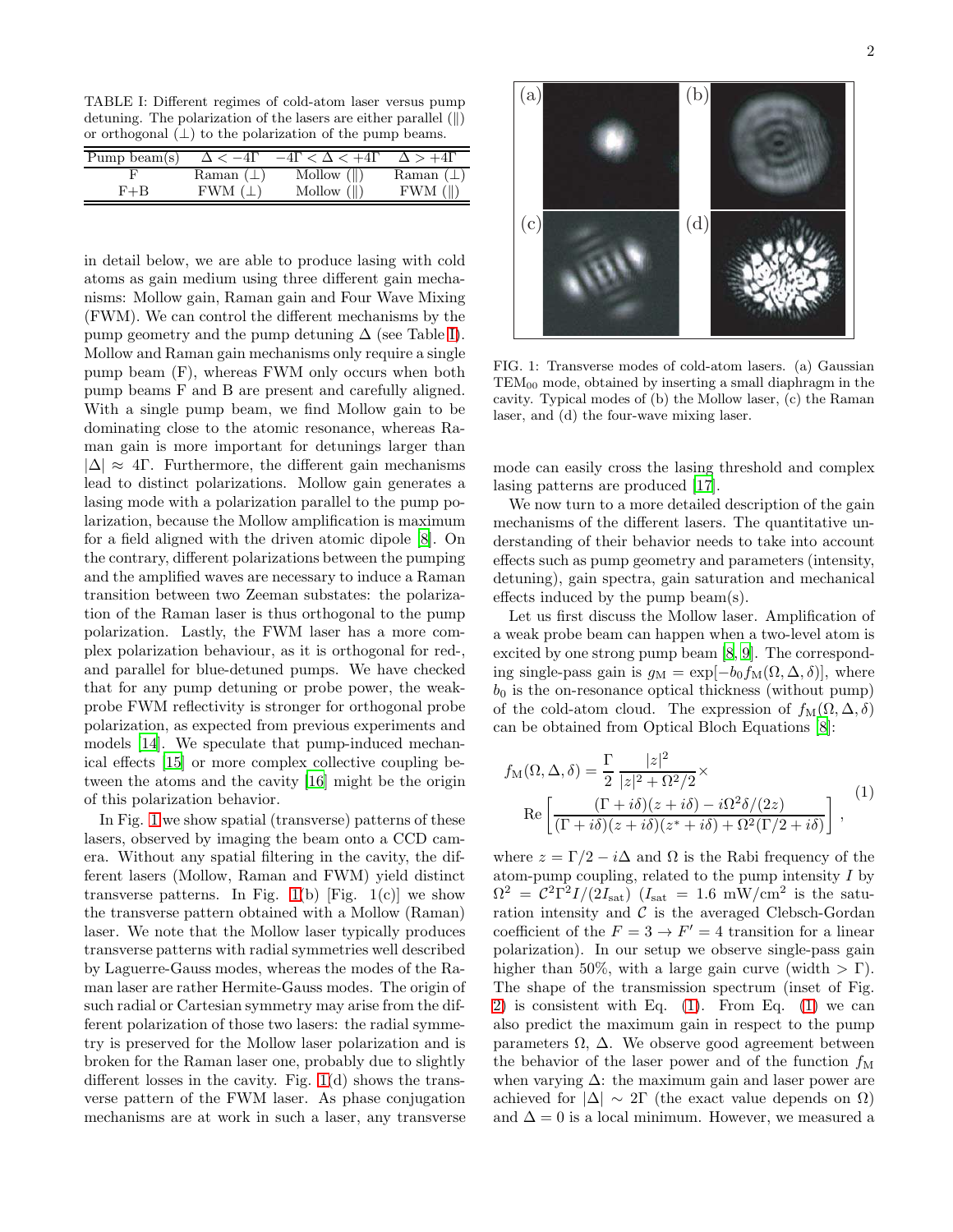

<span id="page-2-0"></span>FIG. 2: Laser power (squares) and Mollow gain (open circles) versus pump power, with  $b_0 = 11$  and  $\Delta = +\Gamma$ . Lasing threshold (vertical dashed line) is expected to appear with a gain of about 21% (horizontal dashed line), in good agreement with the experimental data. Inset: Typical weak-probe transmission spectrum.

lower maximum gain than predicted by Eq. [\(1\)](#page-1-2). This is due to gain-saturation induced by re-scattering of spontaneous emission inside the atomic cloud [\[18\]](#page-3-18).

As shown in Fig. [2](#page-2-0) (squares), we observe a Mollow laser emission with an output intensity reaching  $35 \mu W$ . Taking into account the round-trip losses  $\mathcal{L}$ , the condition for laser oscillation is  $g_M^2(1-\mathcal{L}) > 1$ . This corresponds to a gain at threshold of  $g_M = 1.21$  (horizontal line in Fig. [2\)](#page-2-0), in good agreement with the observation.

When the pump frequency in detuned farther away from the atomic resonance, Raman gain becomes dominant. Raman gain relies on the pump-induced population inversion among the different light-shifted  $m_F$  Zeeman sublevels of the  $F = 3$  hyperfine level [\[10](#page-3-10), [19\]](#page-3-19). Single-pass Raman gain of a weak probe can be written  $g_{\rm R} = e^{-b_0 f_{\rm R}(\Omega,\Delta,\delta)}$ . For  $|\Delta| \gg \Gamma$ ,  $f_{\rm R}(\Omega,\Delta,\delta)$  is given by

$$
f_{\rm R} = -\frac{\Omega^2}{\Delta^2} \left( \frac{A_1}{(\delta + \delta_R)^2 + \gamma^2/4} - \frac{A_2}{(\delta - \delta_R)^2 + \gamma^2/4} \right),\tag{2}
$$

where  $A_{1,2}$  are the respective weights of the amplification and absorption,  $\delta_{\rm R}$  is the frequency difference between the Zeeman sublevels and  $\gamma$  is the width of the Raman resonance [\[19\]](#page-3-19). We have observed the laser spectrum with a beat-note experiment, and we have checked that its frequency corresponds to the maximum gain and is related to the differential pump-induced light-shift  $\delta_{\rm R}$ of the different Zeeman sublevels. The width of the Raman resonance  $\gamma$  is related to the elastic scattering rate of the pump photons and is much lower than  $\Gamma$ , due to the strong detuning  $\Delta$ . The result is thus a much narrower gain spectrum than in the previous case (inset of Fig. [3\)](#page-2-1). This leads to an important practical limitation of the single-pumped Raman laser: atoms are pushed by the pump beam, acquiring a velocity  $v$ , and the subsequent Doppler shift becomes quickly larger than the width of the gain spectrum. As a consequence, the gain in the



<span id="page-2-1"></span>FIG. 3: Laser power (squares) and Raman gain (open circles) versus pump power, with  $b_0 = 10$  and  $\Delta = -7\Gamma$ . Lasing threshold (vertical dashed line) is expected to appear with a gain of about 21 % (horizontal dashed line), in good agreement with the experimental data. Inset: Typical weak-probe transmission spectrum.

cold-atom cloud is no longer the same for a wave copropagating with the pump beam (F) and the wave running in the counterpropagating direction. For the copropagating direction, the relative Doppler shift is negligible, whereas for the counterpropagating wave, a Doppler shift of ∼ 2 $\omega$ <sub>A</sub>*v*/*c*, larger than the width of the gain spectrum, leads to a suppression of the corresponding gain. As a consequence, emission of our Raman laser stops after  $\approx 20 \mu s$  [\[20\]](#page-3-20).

In Fig. [3](#page-2-1) we plot the output power of the Raman laser as a function of pump power. A comparison with the single-pass gain  $g_R$  is again in good agreement for the threshold condition  $g_R^2(1-\mathcal{L}) > 1$ : for Raman gain above 21% laser emission occurs. As shown in Fig. [3](#page-2-1) (squares), the output power of the Raman laser emission  $(\approx 2 \,\mu\text{W})$  is much lower than the Mollow laser one. This lower output power might arise from a lower saturation intensity for Raman gain [\[21\]](#page-3-21). Nevertheless, with a weak signal, the Raman gain can be as high as  $q_R = 2$  [\[21](#page-3-21)].

We have observed another lasing mechanism when a balanced pumping scheme using two counterpropagating pump beams F and B is used. In this configuration FWM appears [\[12](#page-3-12), [13\]](#page-3-13). The creation of photons in a reflected wave, resulting from a phase conjugation process, can also be considered as a gain mechanism. This is reminiscent of optical parametric oscillation where signal and idler photons are created under a phase matching condition. In the inset of Fig. [4](#page-3-22) we show the FWM signal  $R_c$  (expressed as the reflection normalized to the incident probe power) illustrating the narrow spectrum of this phase conjugation signal. As expected, the maximum gain corresponds to the degenerate case  $\delta = 0$  [\[14\]](#page-3-14). Thanks to constructive interference between transmitted and reflected waves, this mechanism produces huge double-pass gain with cold atoms [\[21](#page-3-21)] and it is thus an efficient mechanism to trigger laser oscillations [\[22\]](#page-3-23). Due to these interference effects, the threshold for laser oscil-